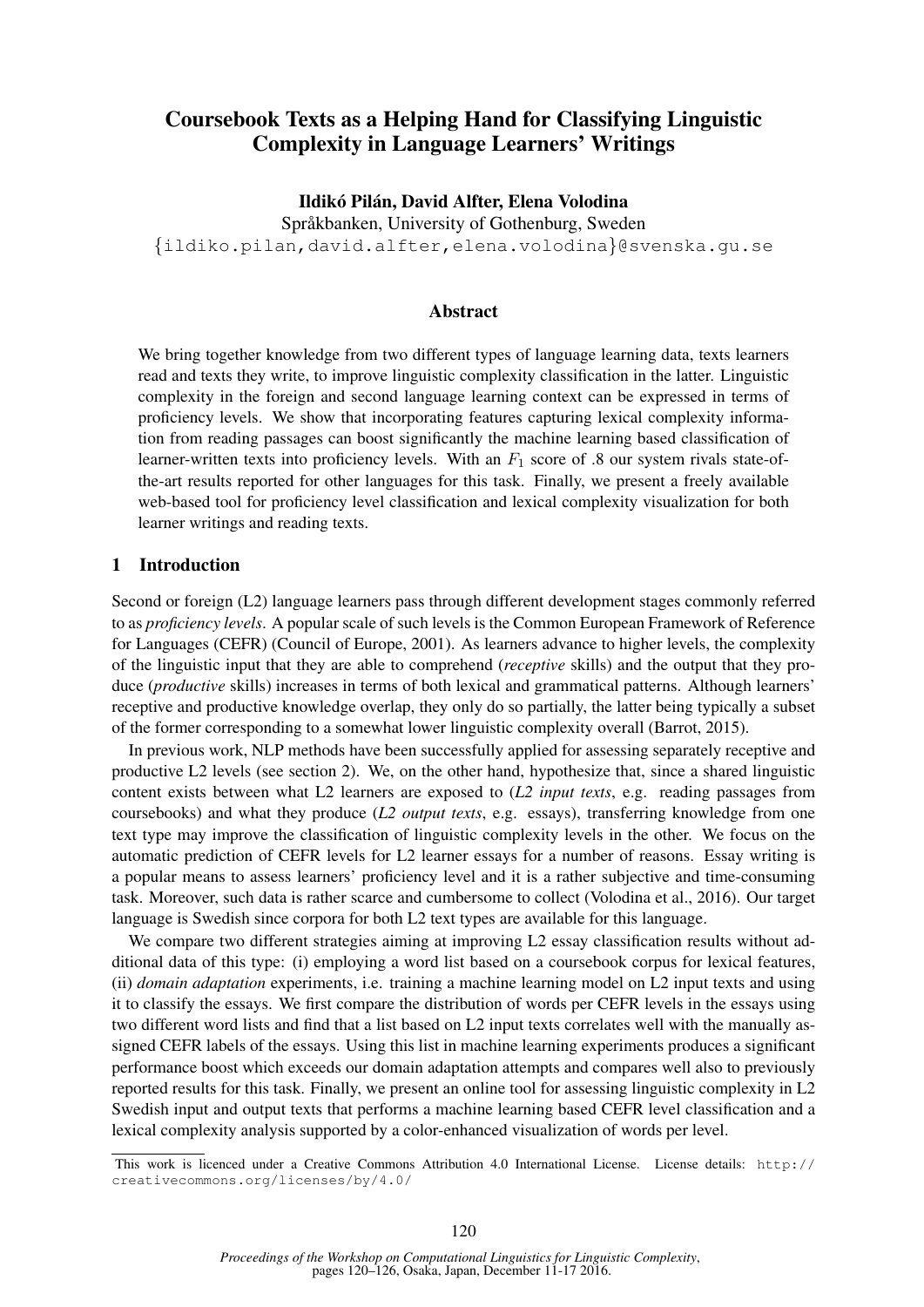## 2 Background

Recently a number of attempts emerged at the classification of CEFR levels in input texts (also known as *L2 readability*) which include, among others, systems for French (François and Fairon, 2012), Portuguese (Branco et al., 2014), Chinese (Sung et al., 2015), Swedish (Pilán et al., 2015), and English (Xia et al., 2016). The same type of classification for learner-written texts remains somewhat less explored. Investigations include Vajjala and Lõo  $(2014)$  for Estonian and Hancke  $(2013)$  for German reporting an  $F_1$  score of .78 and .71 respectively. The systems above are based on supervised learning methods based on rich feature sets.

Relatively few studies exist in the field of assessing the complexity and quality of L2 texts with the use of domain adaptation. Experiments relying on such methods have been explored so far for transferring essay grading models between writing tasks based on different prompts (Zesch et al., 2015; Phandi et al., 2015), and for L2 readability classification by transferring models trained on texts written for native language users to reading passages aimed at L2 learners (Xia et al., 2016).

## 3 Receptive and Productive L2 Swedish Corpora

Two corpora with L2 focus are currently available for Swedish: SweLL (Volodina et al., 2016), comprised of L2 output texts in the form of learner essays, and COCTAILL (Volodina et al., 2014) containing L2 coursebooks written by experts for L2 learners. The essays in the **SweLL** corpus were written by adult L2 Swedish learners (with available metadata) and they address a variety of topics. In the case of the coursebook corpus, COCTAILL, instead of using it in its entirety, we only include reading passages in our dataset. Other coursebook components whose linguistic annotation may be less reliable (e.g. gapped exercises) are excluded. We derive the CEFR level of the reading texts from the level of the lesson (chapter) they occurr in. It is worth mentioning that these two corpora are *independent* from each other, i.e. the essays written by the learners are not based on, or inspired by, the reading passages.

Both corpora span beginner (A1) to advanced (C1) proficiency with texts manually labeled for CEFR levels, and automatically annotated across different linguistic dimensions. These include lemmatization, part-of-speech (POS) tagging and dependency parsing using the Sparv pipeline<sup>1</sup> (Borin et al., 2012). Since A1 level is rather under-represented in both corpora, we exclude them from our experiments. The distribution of texts per type and CEFR level in our datasets is shown in Table 1, where A2 corresponds to elementary level, B1 to intermediate, B2 to upper intermediate and C1 to advanced level.

| Writer (text type)       | Unit          | $\mathbf{A2}$ | B1     | <b>B2</b> |        | Total      |
|--------------------------|---------------|---------------|--------|-----------|--------|------------|
| Learner (L2 output)      | <b>Texts</b>  | 83            | 75     | 74        | 88     | <b>320</b> |
|                          | <b>Tokens</b> | 18,349        | 29,814 | 32,691    | 60,095 | 140.949    |
| <b>Expert</b> (L2 input) | <b>Texts</b>  | 157           | 258    | 288       | 115    | 818        |
|                          | <b>Tokens</b> | 37,168        | 79.124 | 101,297   | 71.723 | 289,312    |

Table 1: Overview of CEFR-level annotated Swedish datasets.

## 4 L2 Lexical Complexity: a Comparison of Word Lists

KELLY (Volodina and Kokkinakis, 2012) is a popular L2 Swedish word lists, compiled based on web corpora. It contains 8,425 headwords with not only frequency information, but also suggested CEFR levels based on normalized frequencies. The list has been successfully applied previously in machine learning experiment for classifying CEFR levels in L2 input texts (Pilán et al., 2015).

SVALex (Francois et al., 2016) is another Swedish word list with an L2 focus, created recently. The list contains word frequencies based on reading passages from COCTAILL (see Section 3), which, however, are not connected to suggested CEFR levels. Therefore, we propose an enhanced version of this list,

<sup>1</sup>https://spraakbanken.gu.se/sparv/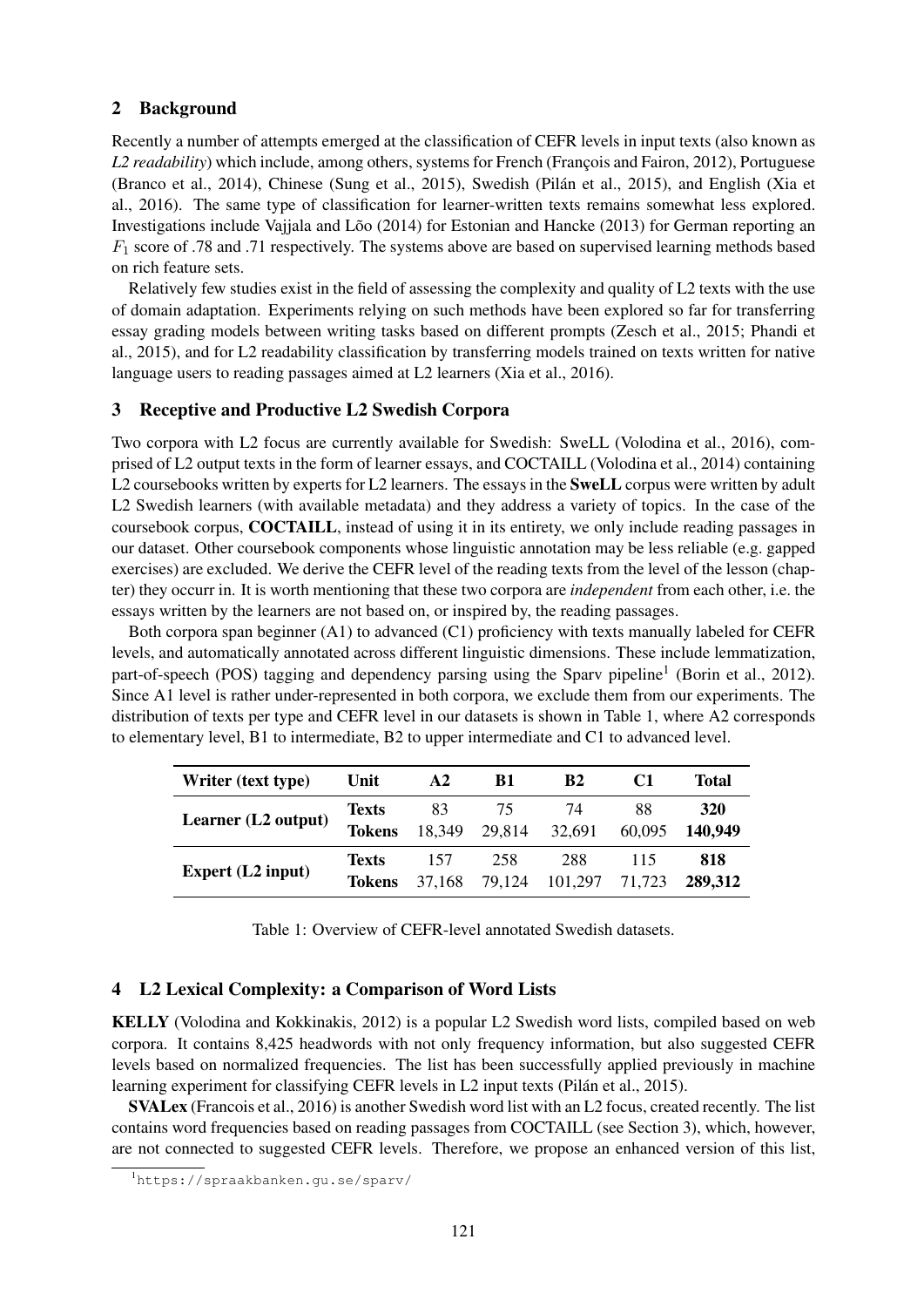SVALex+, that includes mappings from frequency distributions to a single CEFR label following the methodology described in Alfter et al. (2016). To create the mappings, as a first step, frequency counts are normalized. Part of this consists of taking the raw frequency counts from SVALex and calculating *per-million-word* (PMW) frequency distributions for all words. These distributions are complemented with *word diversity* distributions, i.e. information about how often a word is used in different coursebooks at each level in the COCTAILL corpus. The intuition is that, if a word is used often at a certain level, but only in one book, it is less representative of a level than if it appears in several coursebooks. We then combine these two distributions into one single *normalized frequency* ( $Freq<sup>n</sup>$ ) value for each word by taking the average of the PMW frequency distribution and the word diversity distribution.

The second step consists of mapping these normalized frequencies to CEFR levels. Rather than mapping to the CEFR level at which a word first appears, we establish a *significant onset of use*, a threshold indicating a difference between normalized frequency distributions that is sufficiently large for a level to qualify as mapping for a word. We set this threshold to 0.4 based on initial empirical investigations with L2 teachers during which the overlap between teacher- and system-assigned levels for a small subset of words have been compared. Thus, we map each word to the lowest CEFR level L for which  $Freq_L^n -Freq_{L-1}^n > 0.4$  holds, with  $L-1$  being the previous CEFR level and  $Freq_{L-1}^n = 0$  if  $L = A1$ . Table 2 compares the percentage of tokens belonging to different CEFR levels based on KELLY and

SVALex+ (rows) per essay CEFR level (columns).

|                | <b>Essay CEFR levels</b> |               |           |                |                |               |               |           |                |                |  |
|----------------|--------------------------|---------------|-----------|----------------|----------------|---------------|---------------|-----------|----------------|----------------|--|
| <b>KELLY</b>   |                          |               |           |                | <b>SVALex+</b> |               |               |           |                |                |  |
|                | A1                       | $\mathbf{A2}$ | <b>B1</b> | B <sub>2</sub> | C <sub>1</sub> | $\mathbf{A1}$ | $\mathbf{A2}$ | <b>B1</b> | B <sub>2</sub> | C <sub>1</sub> |  |
| $\mathbf{A1}$  | 69.0                     | 72.91         | 72.56     | 73.3           | 70.91          | 74.28         | 77.86         | 65.09     | 61.96          | 56.92          |  |
| A <sub>2</sub> | 4.08                     | 3.96          | 4.18      | 4.31           | 5.22           | 2.54          | 3.6           | 8.01      | 9.31           | 10.67          |  |
| <b>B1</b>      | 1.2                      | 1.79          | 1.52      | 2.4            | 3.16           | 1.73          | 2.91          | 9.82      | 12.59          | 14.28          |  |
| B <sub>2</sub> | .67                      | .68           | 1.17      | .83            | 1.11           | .43           | .66           | .86       | 1.07           | 1.86           |  |
| C1             | .43                      | .31           | .31       | .4             |                | .14           | .17           | .33       | .48            | .81            |  |

Table 2: Distribution of token CEFR levels (in %) per essay CEFR levels.

We can observe that the distribution of tokens per CEFR level based on KELLY remains rather unchanged: A1 and C2 level essays contain, for instance, approximately the same amount of A1-C1 tokens. SVALex+, on the other hand, correlates better with the overall CEFR level of the essays. The highlighted cells show a decrease of lower level tokens in higher level essays and an increase of higher level tokens in more advanced essays. This would suggest that using SVALex+ may improve CEFR level classification performance for learner essays. The amount of B2 and C1 tokens seems still rather limited even at higher levels which can be explained to some extent by SVALex+ containing receptive vocabulary that learners might not be able to use productively.

## 5 Essay Classification Experiments

## 5.1 Feature Set

We use the feature set that we described in Pilán et al.  $(2015)$  and Pilán et al.  $(2016)$  for modeling linguistic complexity in L2 Swedish texts. The 61 features of this set can be divided into five sub-groups: *length-based* (e.g. average sentence and token length), *lexical* (e.g. amount of tokens per CEFR level), *morphological* (e.g. past verbs to verbs ratio), *syntactic* (e.g. average dependency length) and *semantic* features (e.g. number of senses). For a more detailed description of the feature set see the cited works.

## 5.2 Experimental Setup

We use the sequential minimal optimization algorithm from WEKA (Hall et al., 2009) and the feature set mentioned above for all experiments. Results are obtained using 10-fold cross-validation, unless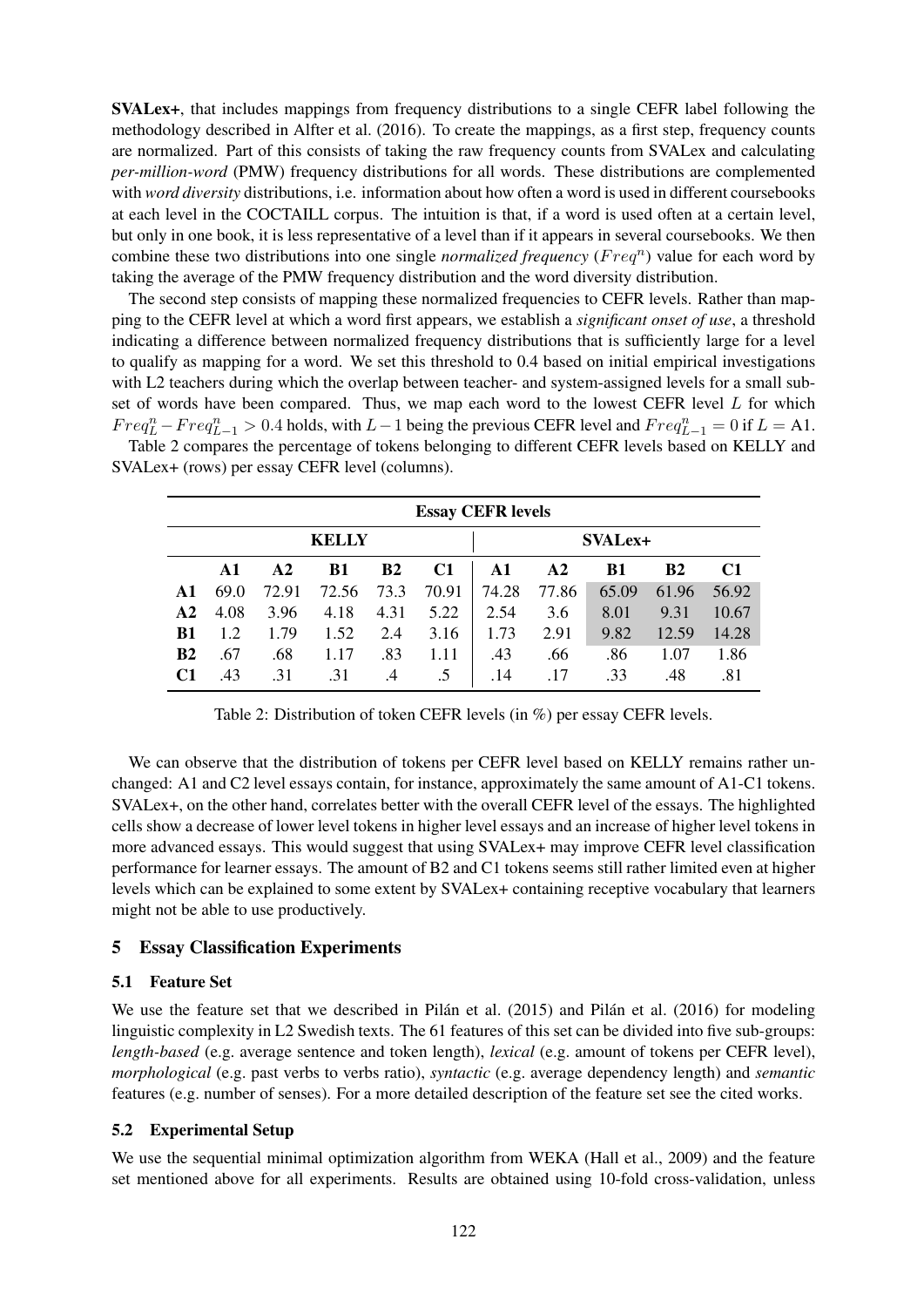otherwise specified. Reported measures include  $F_1$  and quadratic weighted kappa ( $\kappa^2$ ), a distance-based scoring function taking into consideration also the degree of misclassifications. Our baselines consist of assigning the most frequent label in the dataset to each instance (MAJORITY) and cross-validated results on the learner essays using KELLY (E-KELLY) for lexical features.

Domain adaptation We compare these to two models using information from SVALex+ (E-SVALEX+ with SVALex+ instead of KELLY and E-KELLY&SVALEX+ including both lists), as well as to two simple domain adaptation setups inspired by Daumé III and Marcu (2006). In a domain adaptation scenario, data from a source domain is used to predict labels in a different, target domain. In our SOURCE-ONLY setup, a model trained on coursebook texts is applied to the essays, our target domain. In +FEATURE the CEFR levels predicted by a model trained on coursebook texts is used as an additional feature when training a classifier for the essays. For both the SOURCE-ONLY and the +FEATURE setup the KELLY list has been used.

#### 5.3 Classification Results

| <b>Essays (baselines)</b> |      |                       | <b>Essays (using SVALex+)</b>               |  |                       | $Coursebooks \rightarrow Essays$         |                       |  |
|---------------------------|------|-----------------------|---------------------------------------------|--|-----------------------|------------------------------------------|-----------------------|--|
|                           |      | $F_1 \qquad \kappa^2$ |                                             |  | $F_1 \qquad \kappa^2$ |                                          | $F_1 \qquad \kappa^2$ |  |
| <b>MAJORITY</b>           | .120 |                       | $.000$   E-SVALEX+                          |  |                       | <b>.808</b> .922   SOURCE-ONLY .438 .713 |                       |  |
| E-KELLY .721              |      |                       | .886   E-KELLY&SVALEX+ .816 .930   +FEATURE |  |                       |                                          | .709 .879             |  |

The results of our experiments are presented in Table 3.

Table 3: Results for different classification improvement strategies.

Substituting KELLY-based features with their SVALex+ based equivalents increases classification performance substantially, from .721 to .822 in terms of  $F_1$ . This is most likely connected to the fact that word frequencies based on the general (web) corpus, KELLY, reflect less precisely learners' progression in terms of lexical complexity compared to SVALex+, which is based on texts explicitly intended for L2 learners (see Table 2). Combining both KELLY and SVALex+ achieves a slight gain, but the performance difference remains rather negligible compared to using SVALex+ alone. The high  $\kappa^2$  values for the SVALex+ based models indicate that very few misclassifications occur with a distance of more than one CEFR level. By inspecting the confusion matrices we find that only two instances fall into this category for the E-SVALex+ model, and none for E-KELLY&SVALex+.

Applying a coursebook model to the essays (SOURCE-ONLY) results in a radical performance drop compared to the in-domain models, which indicates that the distribution of feature values in L2 input and output texts differ to a rather large extent. For the same reason, adding the output of a coursebook based classifier (+FEATURE) performs less accurately than the E-KELLY baseline. These results, however, do not exclude the possibility of a successful transfer between these domains. Additional domain adaptation techniques may be able to bridge the gap between the source and target domain distributions.

Our SVALex+ based models achieve state-of-the-art performance compared to CEFR level classification systems for other languages such as the German system with .71  $F_1$  from Hancke (2013), and the Estonian one with .78  $F_1$  by Vajjala and Lõo (2014). Both of these systems, however, were built using an approximately three times larger annotated in-domain corpus.

## 6 An Online Tool for L2 Linguistic Complexity Analysis

To put our L2 linguistic complexity analysis methods to practical use, we have made them available as a free online tool<sup>2</sup>. Figure 1 shows the web interface of the current version of our system.

Users can type or paste a text in a text box and indicate whether the text was written by experts as reading material ("Text readability") or by learners ("Learner essay"). The text is then automatically analyzed in several steps. First, it undergoes an automatic linguistic annotation with Sparv (e.g. POS

<sup>2</sup>https://spraakbanken.gu.se/larkalabb/texteval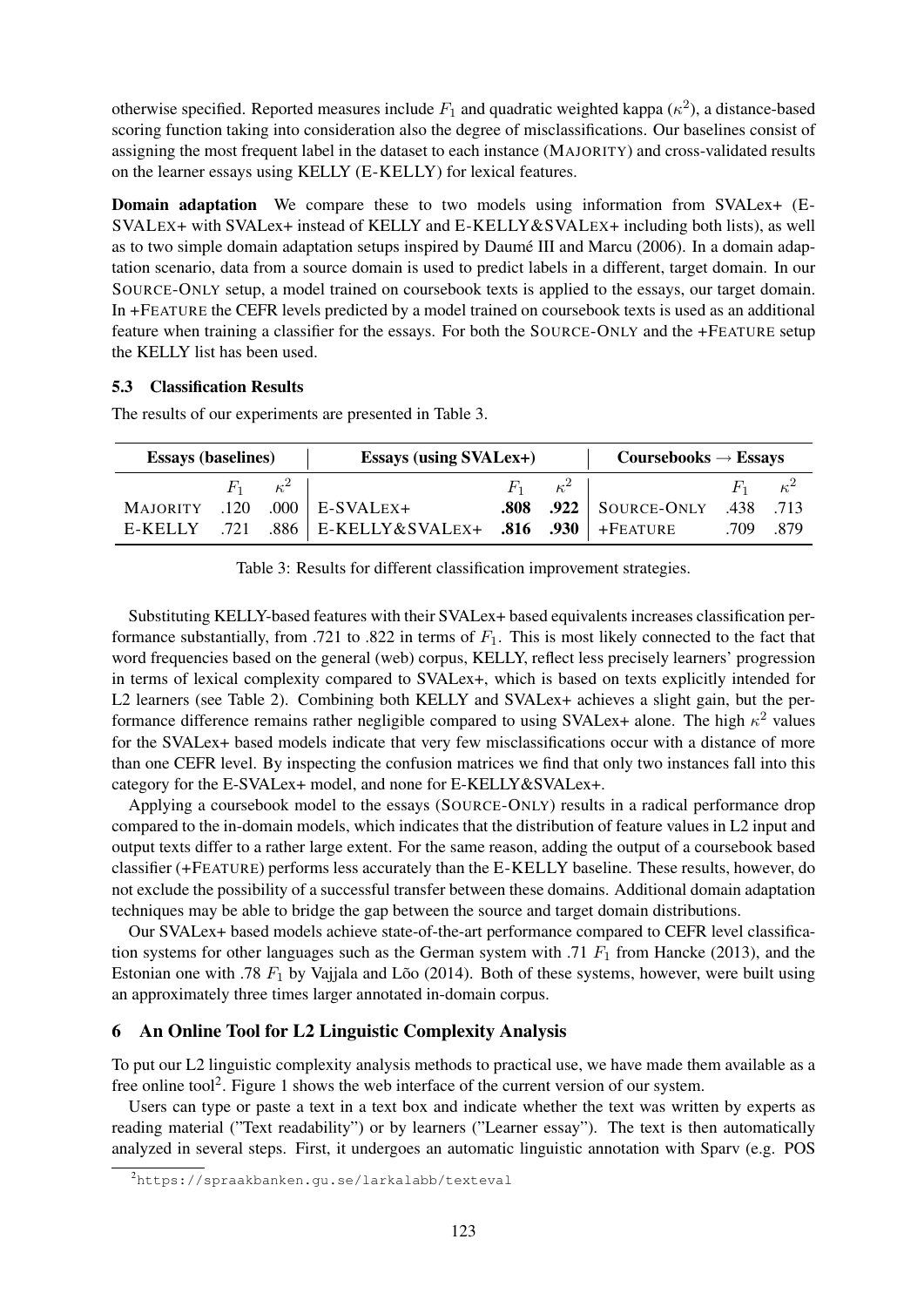

Figure 1: The interface for linguistic complexity analysis

tags, dependency relations). Then the annotated text is fed to a machine learning algorithm based on the feature set described in section 5 that assesses the overall linguistic complexity of the text provided in terms of CEFR levels<sup>3</sup>. Some simple statistics and values for traditional readability measures (e.g. average token length, LIX (Björnsson, 1968)) are also included in the final results at the bottom of the page.

In addition to an overall assessment, a detailed visual L2 lexical complexity analysis can be performed. Users can highlight words of different CEFR levels in their text by ticking one (or more) of the check boxes in the right-side menu. The visualization highlights receptive and productive vocabulary items within the same CEFR level with the darker and lighter shade of the same color respectively. The highlighting is based on information from two vocabulary list: SVALex+ for receptive vocabulary and a word list based on SweLL (Alfter et al., 2016), for productive vocabulary, created using the mapping approach described in Section 4 for SVALex+.

## 7 Conclusions

We described an exploration of different methods to improve the classification of texts produced by L2 Swedish learners into proficiency levels reflecting L2 linguistic complexity. By incorporating information from coursebooks in the form of lexical features indicating the distribution of CEFR levels per token in the texts, we created a system that reaches state-of-the-art performance reported for other languages for this task. Finally, we presented an online tool for linguistic complexity analysis of L2 texts. In the future, additional domain adaptation techniques could be tested for these text types and the effects of incorporating a learner essay based word list on the classification of L2 input texts could also be investigated.

 $3$ Currently these are in-domain models based on KELLY which we plan to update with the improved (E-SVALex+) model.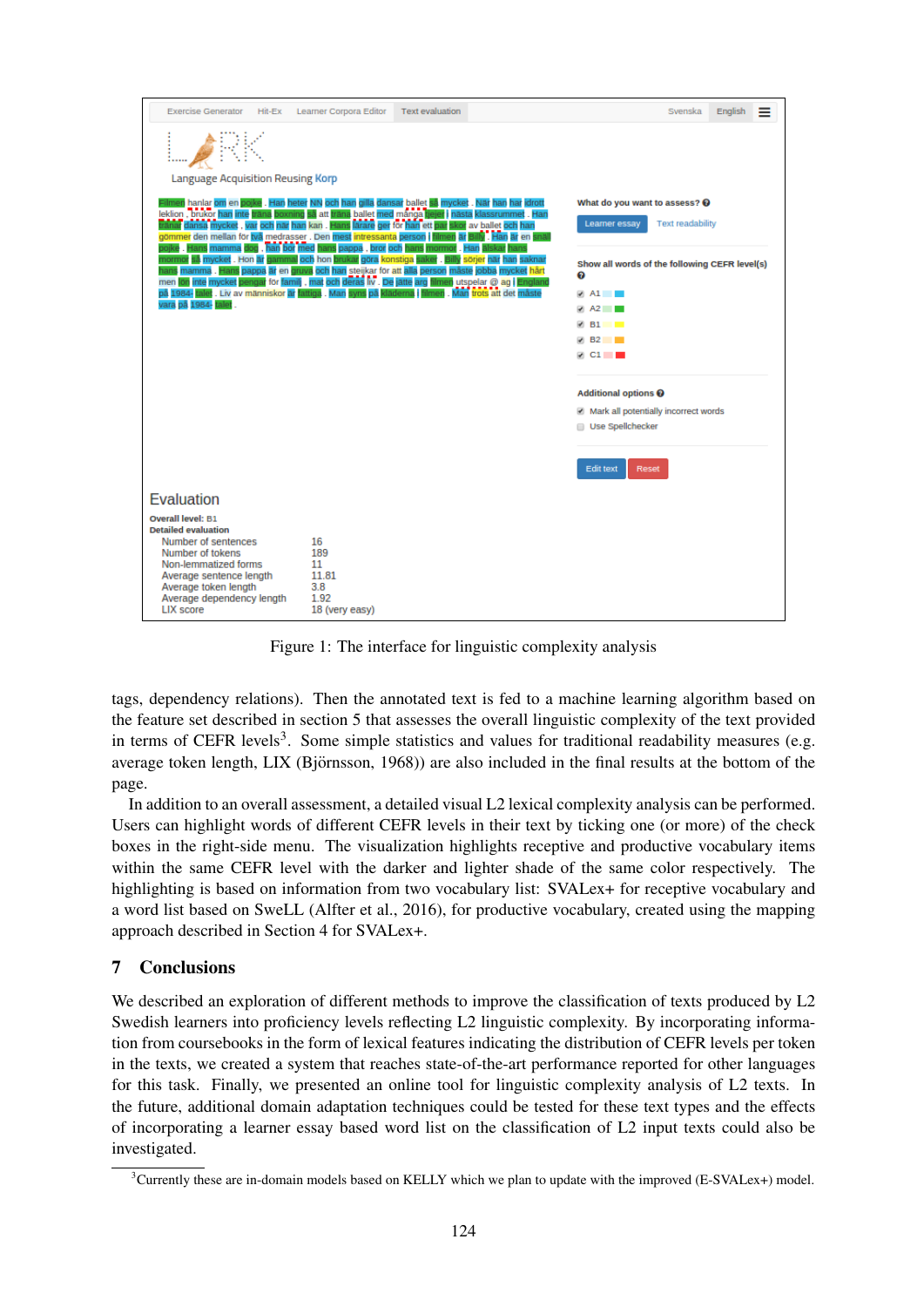#### References

- David Alfter, Yuri Bizzoni, Anders Agebjörn, Elena Volodina, and Ildikó Pilán. 2016. From Distributions to Labels: A Lexical Proficiency Analysis using Learner Corpora. In *Proceedings of the joint 5th NLP4CALL and 1st NLP4LA workshop, SLTC 2016*, volume No. 130. Linkoping Electronic Conference Proceedings.
- Jessie Barrot. 2015. Comparing the linguistic complexity in receptive and productive modes. *GEMA Online Journal of Language Studies*, 15(2):65–81.
- Carl Hugo Björnsson. 1968. *Läsbarhet*. Liber.
- Lars Borin, Markus Forsberg, and Johan Roxendal. 2012. Korp the corpus infrastructure of Språkbanken. In *LREC*, pages 474–478.
- António Branco, João Rodrigues, Francisco Costa, João Silva, and Rui Vaz. 2014. Rolling out text categorization for language learning assessment supported by language technology. *Computational Processing of the Portuguese Language. Springer*, pages 256–261.
- Council of Europe. 2001. *Common European Framework of Reference for Languages: Learning, Teaching, Assessment*. Press Syndicate of the University of Cambridge.
- Hal Daumé III and Daniel Marcu. 2006. Domain adaptation for statistical classifiers. *Journal of Artificial Intelligence Research*, pages 101–126.
- Thomas Francois, Elena Volodina, Ildikó Pilán, and Anaïs Tack. 2016. SVALex: a CEFR-graded Lexical Resource for Swedish Foreign and Second Language Learners. In *Proceedings of the Tenth International Conference on Language Resources and Evaluation (LREC 2016)*, Paris, France, may.
- Thomas François and Cédrick Fairon. 2012. An 'AI readability' formula for French as a foreign language. In *Proceedings of the EMNLP and CoNLL 2012*.
- Mark Hall, Eibe Frank, Geoffrey Holmes, Bernhard Pfahringer, Peter Reutemann, and Ian H. Witten. 2009. The WEKA data mining software: An update. In *The SIGKDD Explorations*, volume 11, pages 10–18.
- Julia Hancke. 2013. Automatic prediction of CEFR proficiency levels based on linguistic features of learner language. *Master's thesis, University of Tübingen.*
- Peter Phandi, Kian Ming A. Chai, and Hwee Tou Ng. 2015. Flexible Domain Adaptation for Automated Essay Scoring Using Correlated Linear Regression. In *Proceedings of the 2015 Conference on Empirical Methods in Natural Language Processing*, pages 431–439, Lisbon, Portugal. Association for Computational Linguistics.
- Ildikó Pilán, Sowmya Vajjala, and Elena Volodina. 2015. A readable read: Automatic Assessment of Language Learning Materials based on Linguistic Complexity. *In Proceedings of CICLing 2015, to appear in International Journal of Computational Linguistics and Applications*. Available at http://arxiv.org/abs/ 1603.08868.
- Ildikó Pilán, Elena Volodina, and Torsten Zesch. 2016. Predicting proficiency levels in learner writings by transferring a linguistic complexity model from expert-written coursebooks. In *Proceedings of the 26th International Conference on Computational Linguistics (COLING)*, Osaka, Japan. Association for Computational Linguistics.
- Yao-Ting Sung, Wei-Chun Lin, Scott Benjamin Dyson, Kuo-En Chang, and Yu-Chia Chen. 2015. Leveling L2 texts through readability: Combining multilevel linguistic features with the CEFR. *The Modern Language Journal*, 99(2):371–391.
- Sowmya Vajjala and Kaidi Lõo. 2014. Automatic CEFR Level Prediction for Estonian Learner Text. NEALT *Proceedings Series Vol. 22*, pages 113–127.
- Elena Volodina and Sofie Johansson Kokkinakis. 2012. Introducing the Swedish Kelly-list, a new lexical eresource for Swedish. In *Proceedings of LREC*, pages 1040–1046.
- Elena Volodina, Ildikó Pilán, Stian Rødven Eide, and Hannes Heidarsson. 2014. You get what you annotate: a pedagogically annotated corpus of coursebooks for Swedish as a Second Language. *NEALT Proceedings Series Vol. 22*, pages 128–144.
- Elena Volodina, Ildikó Pilán, Ingegerd Enström, Lorena Llozhi, Peter Lundkvist, Gunlög Sundberg, and Monica Sandell. 2016. Swell on the rise: Swedish learner language corpus for european reference level studies. In *Proceedings of the Tenth International Conference on Language Resources and Evaluation (LREC 2016)*.